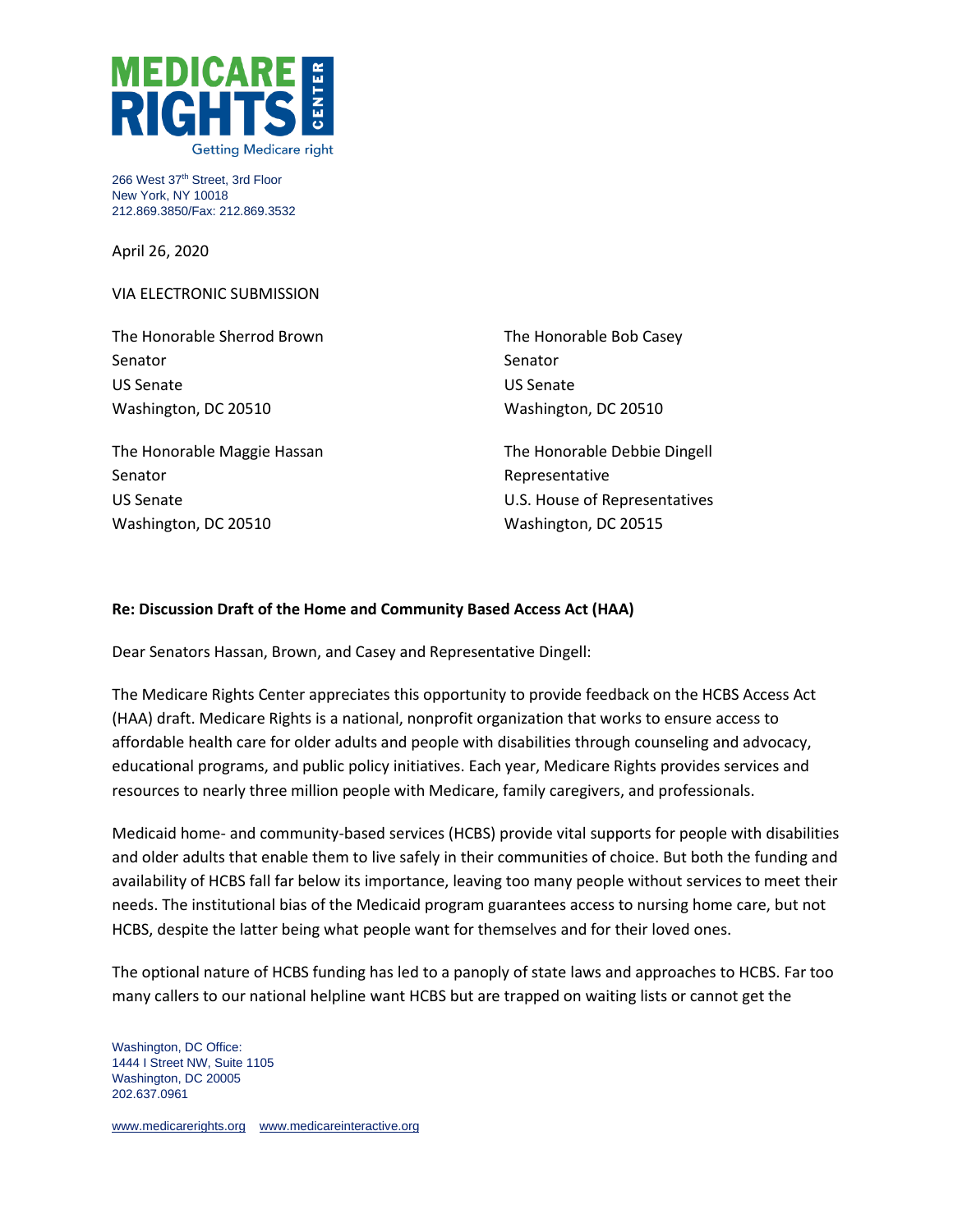specific care they need, leaving them no option but to enter nursing homes or other congregate settings. This is especially troubling during the COVID-19 pandemic, which has demonstrated yet again that congregate settings are not just less preferred by most, but can also be dangerous.

If enacted, the HAA would greatly expand access to HCBS, helping people who need supports to stay in their communities, age in place, and live the lives they choose. The Medicaid program must be made more equitable and better meet the needs of those it serves. We are fully committed to this vision and offer the following suggestions to tweak the HAA to better achieve it.

## **General additions**

We urge the inclusion of several provisions that will help ensure people have consistent access to the care and services they need:

- Livable wages and greatly enhanced training, leave, protections, and certification for all HCBS workers.
- Inclusion of "age" in all lists of tracked demographics.
- Permanent extension of Money Follows the Person as well as language requiring data collection based on age, disability, race, ethnicity, sexual orientation, and gender identity for the program.
- Permanent extension of HCBS Spousal Impoverishment protections.
- Clarification that Medicaid retroactivity<sup>1</sup> applies to HCBS coverage. Long-standing practice has denied such retroactive coverage for HCBS despite the plain language of the statute making it clear that retroactive HCBS coverage is not waivable under the statute.<sup>2</sup>
- Creation of an independent HCBS-dedicated professional ombuds program to help facilitate beneficiaries to resolve issues and access needed services; and to identify and report to the state—and help address—systemic problems with enrollment, eligibility, or access to services.
- Encouragement of robust availability of resources to protect against the abuse and neglect of older adults and people with disabilities in a home care setting, to include coordination with the above-mentioned HCBS ombuds program and local adult protective services.
- Establishment of adequate reimbursement rates as well as a federal floor for service funding to ensure equal access to services and avoid dangerous variability across states.
- Elimination of prescription medication cost sharing for all HCBS recipients.
- Mandate training for HCBS recipients, family members, workers, and caregivers to identify and combat abuse and neglect, with a particular focus on those recipients who are self-directing to ensure they have the information and resources they need.

## **Section 2**

<sup>1</sup> 42 U.S.C. §1396a(a)(34).

 $^{2}$  42 U.S.C. § 1396n(c)(3). The statute limits waivers to statewideness, comparability, and income and resource rules.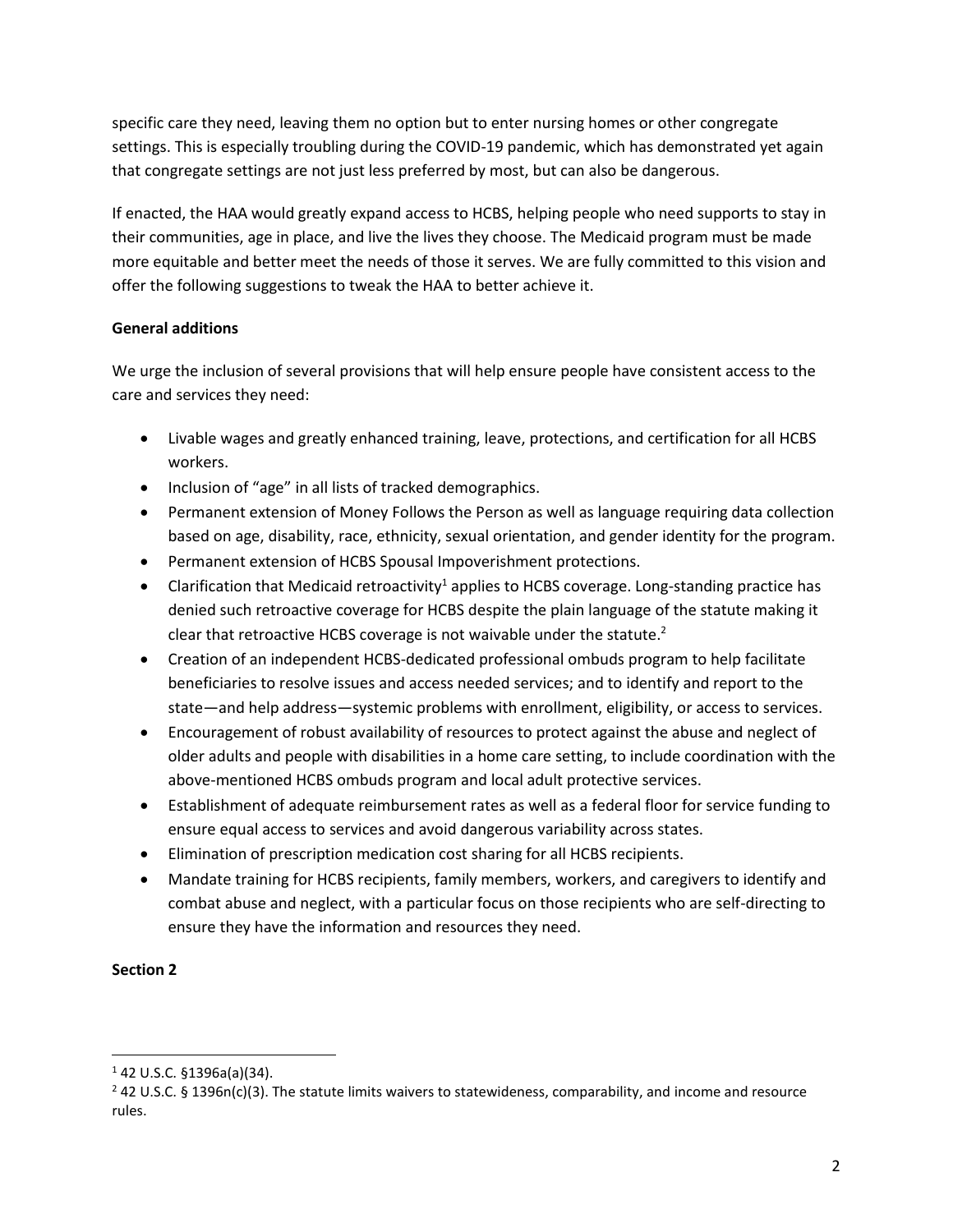**Page 3, lines 3-9**: We urge you to add cognitive disabilities including Alzheimer's and related dementias to the list of the disabilities enumerated in paragraph 5. The Alzheimer's Association estimates that more than 6 million Americans are living with Alzheimer's, with an expected increase to nearly 13 million by 2050. These numbers demonstrate the necessity to ensure more people with Alzheimer's can receive care in their communities and homes rather than in institutional settings.

**Page 3, lines 13-17:** We suggest clarifying that the goal is to avoid unnecessary and unwanted institutionalization. While most people with disabilities and older adults would prefer to remain at home and in their existing communities, there are others who prefer and would choose congregate settings.

**Page 4, lines 8-12:** We suggest revising this section to make it clear that the disparities in access and outcomes are the major focus, with the disparity of access to information as a related disparity. A suggested edit:

To eliminate the race and gender disparities in HCBS that affect outcomes as well as access to care, services, and information and to prevent the unnecessary impoverishment and institutionalization of black and brown individuals with disabilities and aging adults.

## **Section 3**

**Page 5, line 12:** We encourage the addition of "safety monitors" or "safety supervisors" who can ensure that people with Alzheimer's or related dementias can remain in their homes if they require supervision at night. In our experience, people living with dementia may be more likely to be institutionalized because they may not need around the clock assistance with activities of daily living (ADLs) or instrumental activities of daily living (IADLs) but do require other assistance to ensure their safety.

**Page 6, lines 14-16:** We urge the inclusion of training for care managers to include identification of abuse and neglect. In addition to care management, we also urge the inclusion of "care coordination" to ensure people receive appropriate help navigating multiple kinds of coverage. For example, a beneficiary may need assistance getting a power wheelchair covered by Medicare with custom parts covered by Medicaid.

**Page 7, line 4:** We applaud the inclusion of peer support services which are life saving for some of our clients.

**Page 7, lines 5-6:** We urge the inclusion of food and nutrition services as one of the wrap-around services.

**Page 7, lines 20-21:** We have concerns that a 10-year gap between convenings of this advisory panel is too long to ensure that HCBS will meet the needs of people who rely on the services. Adaptive technologies in particular can evolve quickly. We urge a convening at least every five years to ensure appropriate coverage of services.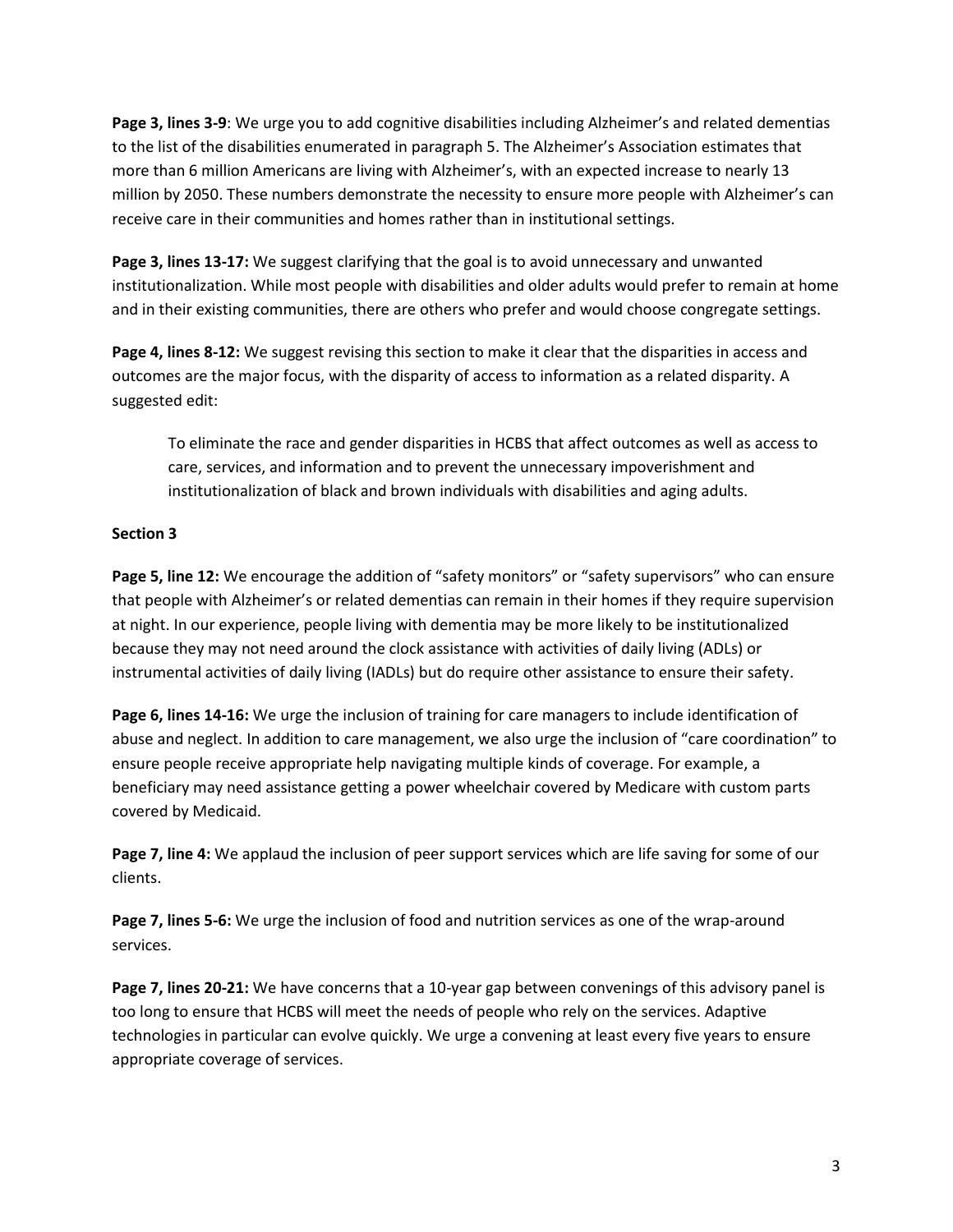**Page 8, lines 5-8:** We urge the inclusion of language to make clear that equity is a factor in panel composition, to include age, disability, race, ethnicity, sexual orientation, gender identity, and geographic equity. We also have concerns that the size of this panel would be impracticable.

Page 8, line 18: We suggest the term "aging adults" or "older adults" instead of "elderly."

**Page 8, line 23:** We encourage the specific inclusion of organizations focused on Alzheimer's and dementia.

**Page 12, lines 3-8:** We suggest including language that makes clear that a combination of one ADL and one IADL would satisfy the requirement for a qualifying functional impairment.

**Page 13, lines 5-7:** We suggest adding language that establishes standards for keeping person-centered care plans up-to-date and reflective of the current needs of the individual and making them readily available to the individual upon request.

**Page 13, lines 19-20:** We suggest modifying the language from "the individual's own home and community" to "the individual's home and community, not to exclude unhoused individuals."

**Page 13, lines 21-23:** We suggest adding that services may be self-directed or directed by the individual's authorized representative.

**Page 14, lines 5-10:** We urge the inclusion of text regarding language assistance services and compliance with all other federal non-discrimination requirements, including specific text requiring use of plain language and accessibility in the assessment tools themselves; accessible assessments for individuals who are blind or have low vision; and accessible assessments for individuals who are Deaf or hard of hearing. We urge that all such assessments, notices, and other communications go through consumer testing prior to implementation. We also urge that all assessments be conducted in the individual's primary language or with a qualified interpreter, and that the right to appeal an assessment is clearly conveyed.

**Page 15, lines 1-4:** We urge the creation of processes for the public to challenge assessment methodologies.

**Page 19, lines 18-20:** We suggest adding several requirements to this section for states to explain how they will

- Increase oversight to combat abuse and neglect, including coordination with adult protective services.
- Conduct needs assessments for various populations to establish baselines.
- Evaluate and address disparities in its plan.
- Consult with tribes where applicable.